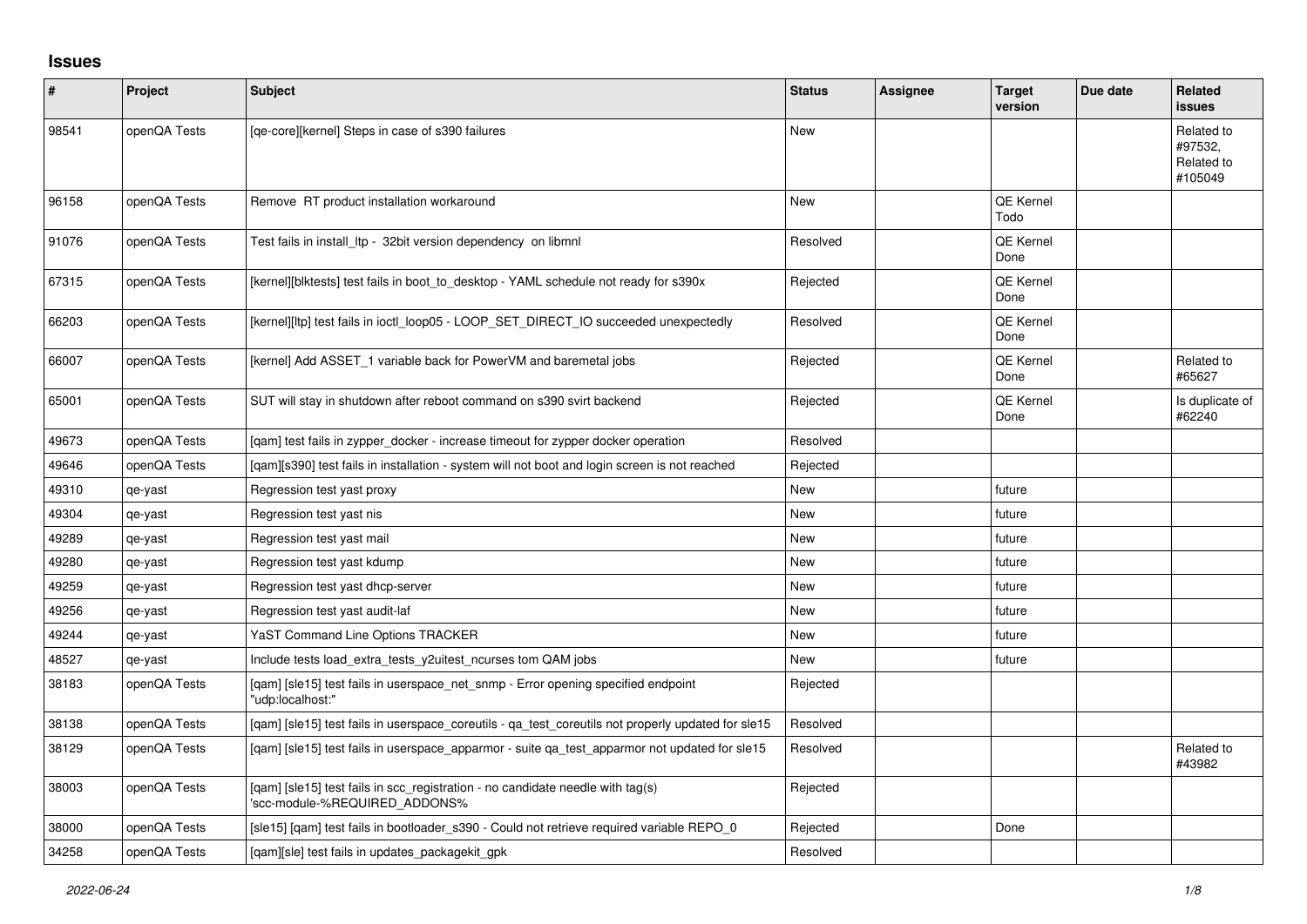| $\vert$ # | Project        | <b>Subject</b>                                                                             | <b>Status</b> | <b>Assignee</b> | <b>Target</b><br>version | Due date | Related<br><b>issues</b>                                                  |
|-----------|----------------|--------------------------------------------------------------------------------------------|---------------|-----------------|--------------------------|----------|---------------------------------------------------------------------------|
| 32698     | openQA Tests   | [qe-core] Clean /etc/machine-id after image creation                                       | New           |                 |                          |          |                                                                           |
| 32431     | openQA Tests   | [hpc] Missing gnome aarch64 image for ganglia                                              | Resolved      |                 |                          |          |                                                                           |
| 31867     | openQA Tests   | [qam] test fails in partitioning_raid - failures after update to needles                   | Resolved      |                 |                          |          | Related to<br>#28955                                                      |
| 30219     | openQA Tests   | [qam] openqaworker3:8 - DIE can't open qmp                                                 | Resolved      |                 |                          |          |                                                                           |
| 27910     | openQA Tests   | [qam] test fails in patch_and_reboot - many download failures                              | Rejected      |                 |                          |          |                                                                           |
| 21790     | openQA Tests   | [qam] test fails in wireshark - test don't match capturing needle                          | Closed        |                 |                          |          |                                                                           |
| 21046     | openQA Tests   | [qam] test fails in tracker_search_in_nautilus - keyboard press is not reaching target     | Rejected      |                 |                          |          |                                                                           |
| 21038     | openQA Tests   | [qam] test fails in bootloader_s390 - missing install image on ftp server                  | Workable      |                 |                          |          | Related to<br>#20904,<br>Blocks #25286                                    |
| 20778     | openQA Tests   | [qam] test fails in install_update - missing variable INCIDENT_PATCH                       | Resolved      |                 |                          |          |                                                                           |
| 20758     | openQA Tests   | [qam] SLE12-SP3 test fails in welcome                                                      | Resolved      |                 |                          |          |                                                                           |
| 20756     | openQA Tests   | [qam] SLE12-SP3 test fails in scc_registration                                             | Resolved      |                 |                          |          |                                                                           |
| 20720     | openQA Tests   | [qam][aarch64] test fails in install_patterns -> skips over grub2 menue                    | Rejected      |                 |                          |          | Related to<br>#20174                                                      |
| 19492     | openQA Tests   | [qam] test fails in addon_products_sle                                                     | Resolved      |                 |                          |          |                                                                           |
| 38192     | openQA Tests   | [qam] [sle] test fails in firefox_flashplayer - tracking protection information is present | Rejected      | bfilho          |                          |          |                                                                           |
| 28297     | openQA Tests   | [qam] test fails in firefox_developertool - missed click                                   | Resolved      | bfilho          |                          |          | Related to<br>#33781                                                      |
| 57266     | openQA Project | Forbid test suite name changes if used in job groups                                       | Resolved      | cdywan          | Done                     |          |                                                                           |
| 28288     | openQA Tests   | [qam] test fails in firefox_headers - missed keys on input                                 | Resolved      | coolo           |                          |          |                                                                           |
| 30388     | openQA Project | [qam] openqaworker10:4 - worker fail all tests - qemu instances are left behind            | Resolved      | dasantiago      | Done                     |          | Related to<br>#30595,<br>Related to<br>#30700, Has<br>duplicate<br>#31126 |
| 20760     | openQA Tests   | [qam] SLE12-SP3 test fails in add_update_test_repo                                         | Resolved      | dasantiago      |                          |          |                                                                           |
| 46109     | openQA Tests   | [qam] test fails in addon_products_via_SCC_yast2                                           | Resolved      | dheidler        |                          |          | Related to<br>#44252                                                      |
| 43244     | openQA Tests   | [sle][functional][u] test fails in ntp_client - new test fails on sle15                    | Rejected      | dheidler        | Milestone 20             |          | Related to<br>#43052                                                      |
| 67108     | openQA Tests   | [gam] test fails in install - incorrect job configuration XFSTESTS REPO                    | Resolved      | dzedro          |                          |          |                                                                           |
| 28291     | openQA Tests   | [qam] test fails in firefox_passwd - incorrectly typed password                            | Resolved      | emiura          |                          |          |                                                                           |
| 89966     | openQA Tests   | [qe-core] Test kernel_multipath tries to install fixed version of mdadm                    | Resolved      | geor            | QE-Core:<br>Ready        |          |                                                                           |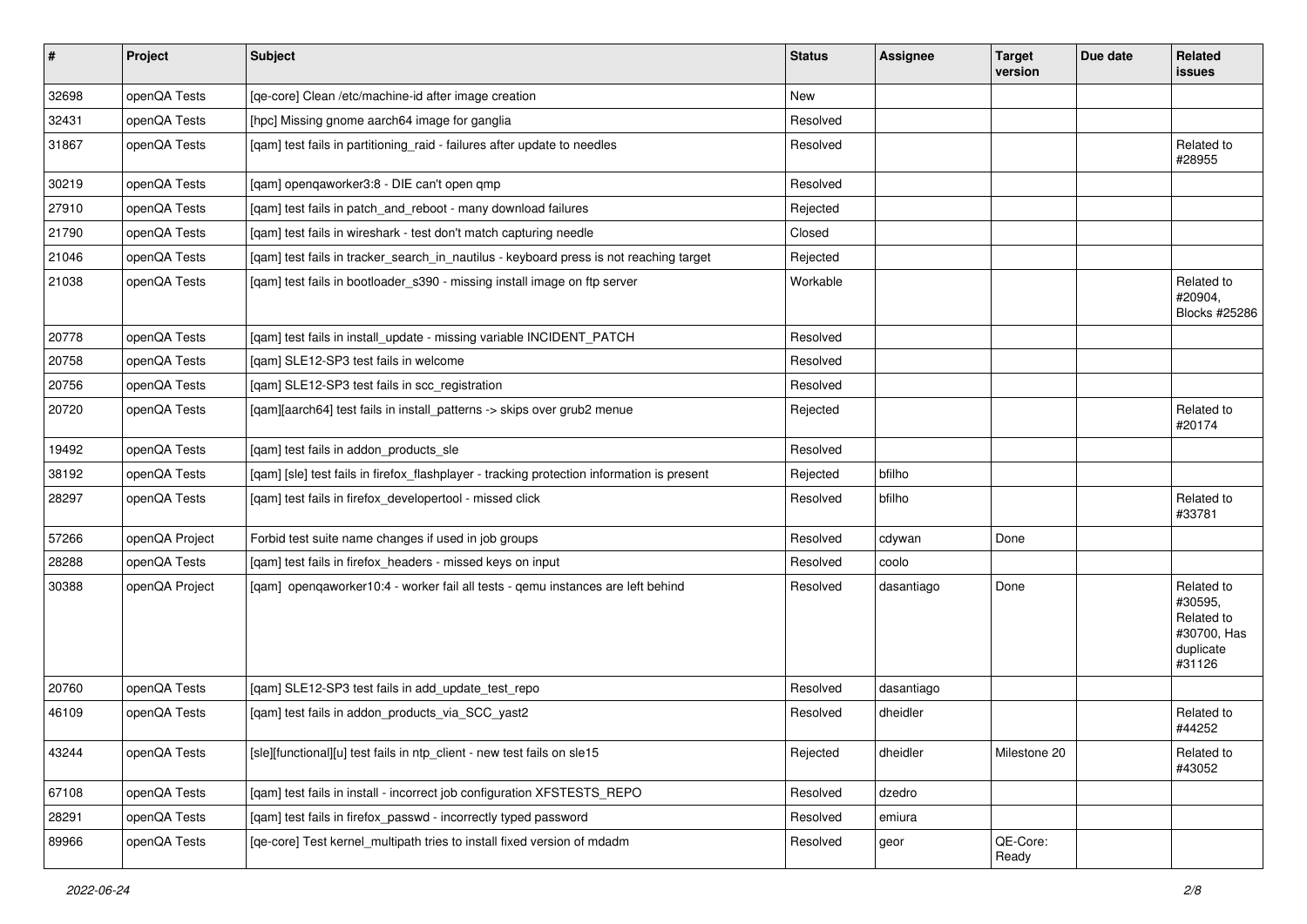| $\vert$ # | <b>Project</b> | <b>Subject</b>                                                                                            | <b>Status</b> | <b>Assignee</b> | <b>Target</b><br>version | Due date   | <b>Related</b><br>issues                            |
|-----------|----------------|-----------------------------------------------------------------------------------------------------------|---------------|-----------------|--------------------------|------------|-----------------------------------------------------|
| 48362     | openQA Tests   | [qam] test fails in supportutils - remove pam check                                                       | Resolved      | hurhaj          |                          |            |                                                     |
| 49418     | openQA Tests   | [qe-asg][qem] test fails in cluster_md                                                                    | Resolved      | jadamek         |                          |            |                                                     |
| 49268     | qe-yast        | Regression test yast firewall                                                                             | Rejected      | JERiveraMoya    | future                   |            |                                                     |
| 49313     | qe-yast        | [gam][newt][yast2-rdp] Regression test yast rdp                                                           | Resolved      | jgwang          |                          |            |                                                     |
| 49295     | qe-yast        | [gam][newt][yast2-nfs-client] Regression test yast nfs                                                    | Resolved      | jgwang          |                          |            |                                                     |
| 49253     | qe-yast        | [qam] Regression test for yast add-on command line option                                                 | Rejected      | jgwang          |                          |            |                                                     |
| 38180     | openQA Tests   | [qam] [sle15] test fails in userspace_systemd - update test suite for sle15                               | Rejected      | itzhao          |                          |            |                                                     |
| 48467     | openQA Tests   | [qam][sle] test fails in zypper_lifecycle_toolchain - increase timeout for installation                   | Resolved      | martinsmac      |                          | 2019-03-16 | Is duplicate of<br>#47228                           |
| 65627     | openQA Project | [kernel] Job fails to download LTP asset file                                                             | Resolved      | MDoucha         | QE Kernel<br>Done        |            | Related to<br>#66007                                |
| 65067     | openQA Tests   | [kernel] test fails in clone301                                                                           | Resolved      | metan           | QE Kernel<br>Done        |            |                                                     |
| 34255     | openQA Tests   | [sle] test fails in kdump and crash - fail related to ruby2.1-rubygem-nokogiri                            | Resolved      | mgriessmeier    |                          |            | Related to<br>#34777                                |
| 20904     | openQA Tests   | [gam] - test fails in bootloader s390 - ftp is missing install medium                                     | Resolved      | mgriessmeier    |                          |            | Related to<br>#21038                                |
| 49286     | qe-yast        | [gam][newt][yast2-lang] Regression test yast language                                                     | Resolved      | mgrifalconi     |                          |            |                                                     |
| 49265     | qe-yast        | [qam][maint][yast2-storage][yast2-storage-ng] Regression test yast disk                                   | Resolved      | mgrifalconi     |                          |            |                                                     |
| 89990     | openQA Tests   | Error on tests/kernel/run_ltp.pm: Can't locate sle/tests/kernel/run_ltp.pm                                | Resolved      | okurz           | Ready                    |            | Related to<br>#67723                                |
| 38069     | openQA Tests   | [qam] [sle] [functional] test fails in pidgin_IRC - failure after check_screen change                     | Resolved      | okurz           |                          |            |                                                     |
| 38066     | openQA Tests   | [qam] [sle] [functional] test fails in application_starts_on_login - failure after check_screen<br>change | Resolved      | okurz           |                          |            |                                                     |
| 30033     | openQA Tests   | [gam] test fails in libreoffice mainmenu components - ttyS0 permission denied                             | Resolved      | okurz           |                          |            | Related to<br>#29940                                |
| 19486     | openQA Tests   | [qam][sle][functional][s390] test fails in install_update -> consoletest_setup types password to<br>early | Resolved      | okurz           |                          |            | Has duplicate<br>#19530, Has<br>duplicate<br>#19584 |
| 37928     | openQA Tests   | [QAM] [SLE 15] Migrate Itp tests in Updates to new runner                                                 | Resolved      | osukup          |                          |            |                                                     |
| 34693     | openQA Tests   | [gam] test fails in install update - missing INCIDENT PATCH                                               | Rejected      | osukup          |                          |            |                                                     |
| 31699     | openQA Tests   | [gam] test fails in scc registration - failing since scc addons update                                    | Resolved      | osukup          |                          |            |                                                     |
| 20804     | openQA Tests   | [gam] SLE12-SP3 test fails in system_role - incorrect content of variable MAINT_TEST_REPO                 | Resolved      | osukup          |                          |            |                                                     |
| 99522     | openQA Tests   | Test fails in kdump_and_crash in latest build after kernel upgrade in 15-SP4                              | Rejected      | pcervinka       | QE Kernel<br>Done        |            |                                                     |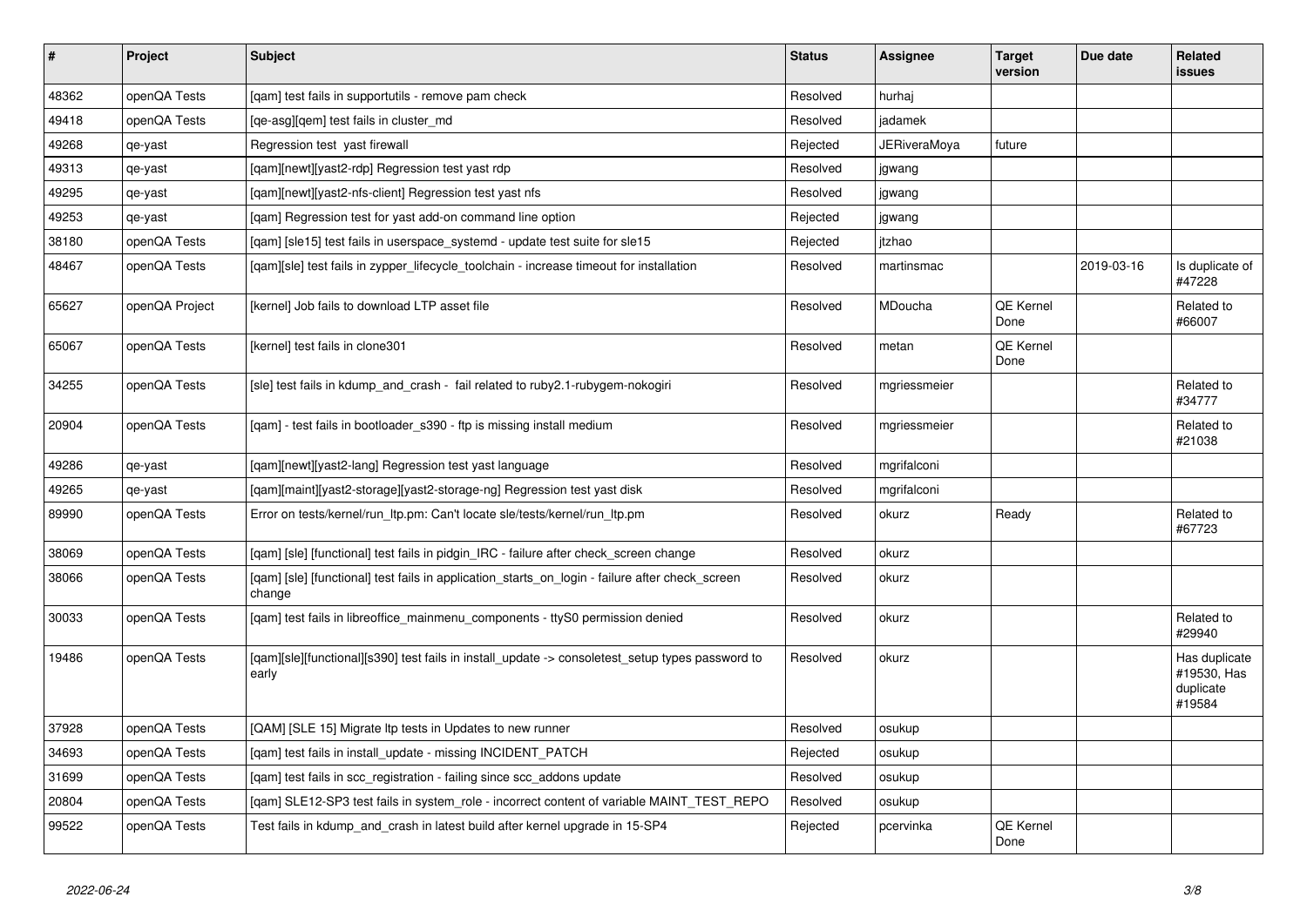| $\sharp$ | Project      | Subject                                                                                     | <b>Status</b> | <b>Assignee</b> | <b>Target</b><br>version    | Due date | Related<br><b>issues</b> |
|----------|--------------|---------------------------------------------------------------------------------------------|---------------|-----------------|-----------------------------|----------|--------------------------|
| 76933    | openQA Tests | [opensuse] Add clojure test to Tumbleweed                                                   | New           | pcervinka       | <b>QE Kernel</b><br>Current |          |                          |
| 73207    | openQA Tests | [kernel] Test fails in tuned - incorrect profile                                            | Rejected      | pcervinka       | QE Kernel<br>Done           |          |                          |
| 73099    | openQA Tests | [kernel][powervm] Test fails in install klp product - console is not switched               | Resolved      | pcervinka       | QE Kernel<br>Done           |          |                          |
| 66188    | openQA Tests | [kernel] test fails in boot Itp - increase timeout                                          | Resolved      | pcervinka       | QE Kernel<br>Done           |          |                          |
| 64030    | openQA Tests | [kernel][ltp]spvm] test fails in boot Itp - Not finished boot                               | Resolved      | pcervinka       | <b>QE Kernel</b><br>Done    |          |                          |
| 63943    | openQA Tests | [kernel][ltp] test fails in pkey01 - Setup hugepages before test execution                  | Resolved      | pcervinka       | QE Kernel<br>Done           |          | Related to<br>#63610     |
| 63610    | openQA Tests | [kernel][ltp][spvm] - test fails in pkey01 on spvm                                          | Resolved      | pcervinka       | QE Kernel<br>Done           |          | Related to<br>#63943     |
| 60818    | openQA Tests | [kernel] test fails in kdump and crash - password prompt is not catched                     | Resolved      | pcervinka       | QE Kernel<br>Done           |          |                          |
| 60746    | openQA Tests | [kernel] test fails in boot to desktop - increase timeout after password                    | Resolved      | pcervinka       | <b>QE Kernel</b><br>Done    |          |                          |
| 60449    | openQA Tests | [kernel] test fails in kdump and crash - test is disabling kdump                            | Rejected      | pcervinka       | QE Kernel<br>Done           |          |                          |
| 60326    | openQA Tests | [kernel] test fails in multipath - update schedule                                          | Resolved      | pcervinka       | QE Kernel<br>Done           |          |                          |
| 60182    | openQA Tests | [kernel][spvm] test fails in lvm_no_separate_home - update needles                          | Resolved      | pcervinka       | QE Kernel<br>Done           |          |                          |
| 60083    | openQA Tests | [kernel][functional] - test fails in boot to desktop - password is not entered              | Resolved      | pcervinka       | <b>QE Kernel</b><br>Done    |          |                          |
| 59954    | openQA Tests | [kernel][spvm] test fails in qa_test_klp - git should be git-core                           | Resolved      | pcervinka       | QE Kernel<br>Done           |          |                          |
| 59843    | openQA Tests | [spvm][kernel][openga] test fails in coredump collect - multiple select console fails       | Resolved      | pcervinka       | <b>QE Kernel</b><br>Done    |          | Related to<br>#60497     |
| 59226    | openQA Tests | [kernel]ltp][spvm][sporadic] test fails in boot_ltp - cat /tmp/ver_linux_before.txt timeout | Resolved      | pcervinka       | QE Kernel<br>Done           |          | Related to<br>#59190     |
| 59223    | openQA Tests | [kernel][spvm][sporadic] test fails in boot ltp - timeout/slow boot                         | Rejected      | pcervinka       | <b>QE Kernel</b><br>Done    |          |                          |
| 58871    | openQA Tests | [spvm][kernel][functional] Shutdown check not implemented for spvm backend                  | Resolved      | pcervinka       | QE Kernel<br>Done           |          |                          |
| 58295    | openQA Tests | [kernel][sporadic] test fails in kdump and crash - password is entered too early            | Rejected      | pcervinka       | QE Kernel<br>Done           |          |                          |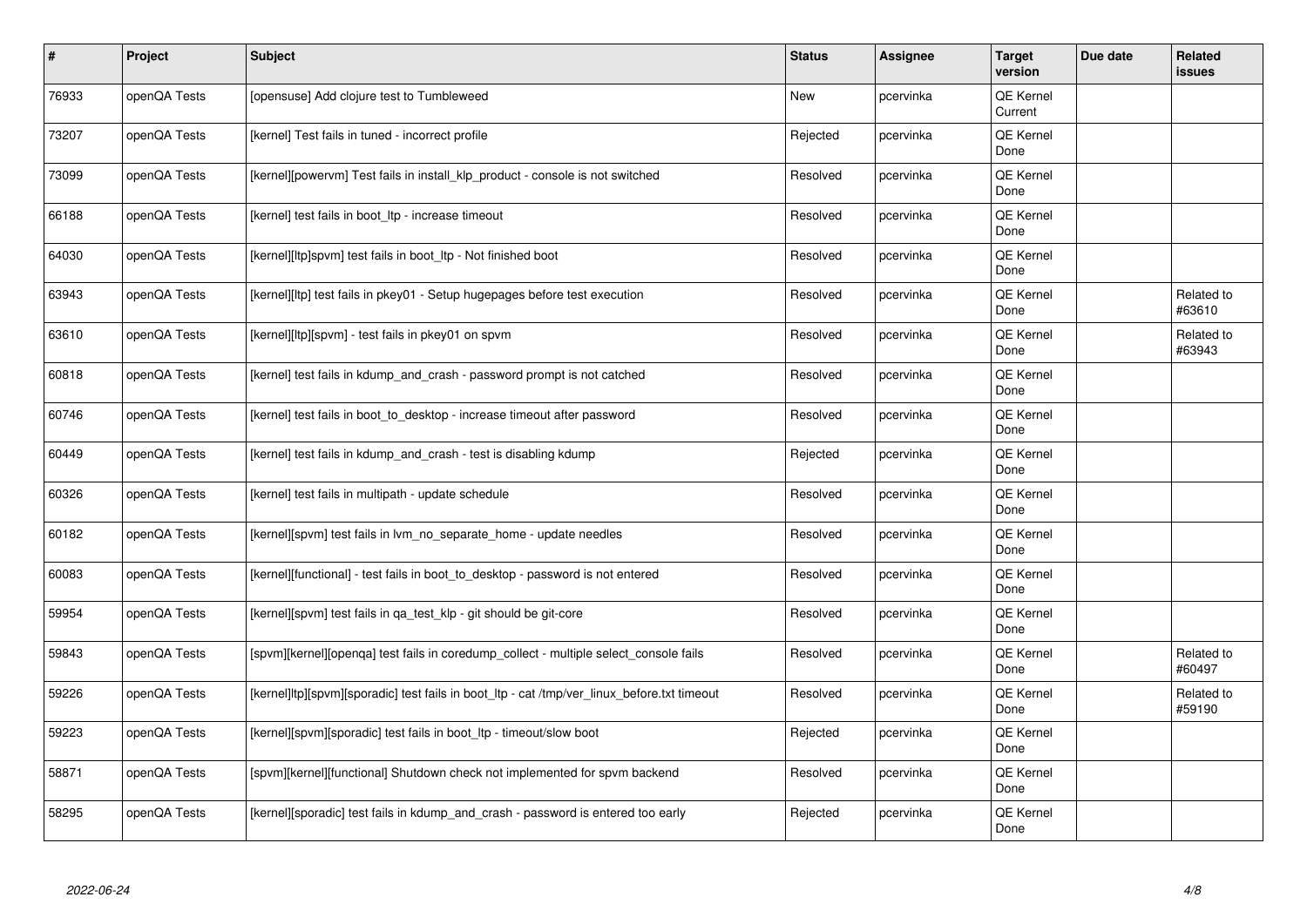| #     | Project      | Subject                                                                                                        | <b>Status</b> | Assignee  | <b>Target</b><br>version | Due date | Related<br>issues                                                                                  |
|-------|--------------|----------------------------------------------------------------------------------------------------------------|---------------|-----------|--------------------------|----------|----------------------------------------------------------------------------------------------------|
| 57329 | openQA Tests | [kernel][functional] PowerVM console is not active all the time                                                | Resolved      | pcervinka | QE Kernel<br>Done        |          | Related to<br>#54617.<br>Related to<br>#58220,<br>Related to<br>#14626, Has<br>duplicate<br>#62819 |
| 57224 | openQA Tests | [kernel] - test fails in kdump_and_crash - pasword is not entered before grub                                  | Resolved      | pcervinka | QE Kernel<br>Done        |          |                                                                                                    |
| 56615 | openQA Tests | [kernel] test fails in tuned - error message for perf_bias failure is different on SLE15-SP1                   | Resolved      | pcervinka | QE Kernel<br>Done        |          |                                                                                                    |
| 55166 | openQA Tests | [spvm][ppc][serial] test fails in kdump_and_crash - no response from serial                                    | Closed        | pcervinka | QE Kernel<br>Done        |          |                                                                                                    |
| 54416 | openQA Tests | [kernel][ltp] Setup GitLab CI for LTP daily builds                                                             | Closed        | pcervinka | QE Kernel<br>Done        |          |                                                                                                    |
| 54275 | openQA Tests | [kernel]kotd][ltp][s390x] test fails in install_ltp - failure after install_kotd, console issue                | Closed        | pcervinka | QE Kernel<br>Done        |          | Related to<br>#54260                                                                               |
| 53294 | openQA Tests | [kernel][ltp] test fails in boot ltp - incorrect kernel name provided                                          | Closed        | pcervinka | QE Kernel<br>Done        |          | Related to<br>#51743                                                                               |
| 53165 | openQA Tests | [kernel][installation][lvm] test fails in lvm_no_separate_home - update lvm installation part for<br>sle12-sp5 | Closed        | pcervinka | QE Kernel<br>Done        |          |                                                                                                    |
| 52409 | openQA Tests | [sle][kernel][textmode][ppc] test fails in system_role - installation fail during system_role selection        | Resolved      | pcervinka | QE Kernel<br>Done        |          |                                                                                                    |
| 51365 | openQA Tests | [research] Named pipe /dev/sshserial missing lines on first use                                                | Resolved      | pcervinka | QE Kernel<br>Done        |          |                                                                                                    |
| 50459 | openQA Tests | [qam][blue][leap] test fails in updates_packagekit_gpk - fail after update                                     | Resolved      | pcervinka |                          |          |                                                                                                    |
| 50387 | openQA Tests | [qam][blue] - test fails in updates_packagekit_kde                                                             | Resolved      | pcervinka |                          |          |                                                                                                    |
| 50309 | openQA Tests | [qam][blue][leap][opensuse] Update online_repos behavior to activate online repositories                       | Resolved      | pcervinka |                          |          | Blocks #39449                                                                                      |
| 50045 | openQA Tests | [qam][blue][sle] - Fix type_password to accept parameters and pass them to the inner call<br>type_string       | Resolved      | pcervinka |                          |          | Related to<br>#49655                                                                               |
| 49628 | openQA Tests | [qam] test fails in setup_online_repos - missing configure online repositories                                 | Rejected      | pcervinka |                          |          | Related to<br>#39449                                                                               |
| 49217 | openQA Tests | [qam][kernel][aarch64][sle] kdump is not scheduled for aarch64                                                 | Resolved      | pcervinka |                          |          |                                                                                                    |
| 49121 | openQA Tests | [qam][kernel][multipath][aarch64] Qemu fails setup multipath on qemu_aarch64                                   | Resolved      | pcervinka |                          |          |                                                                                                    |
| 48530 | openQA Tests | [gam] Test fails in update install for networkmager update on ppc64le and s390                                 | Rejected      | pcervinka |                          |          |                                                                                                    |
| 48524 | openQA Tests | [gam][ha] Test fails during iscsi client setup - host: command not found                                       | Resolved      | pcervinka |                          |          | Has duplicate<br>#48302                                                                            |
| 48308 | openQA Tests | [qam][kernel] test fails in kernel_multipath - missing python2 module                                          | Rejected      | pcervinka |                          |          |                                                                                                    |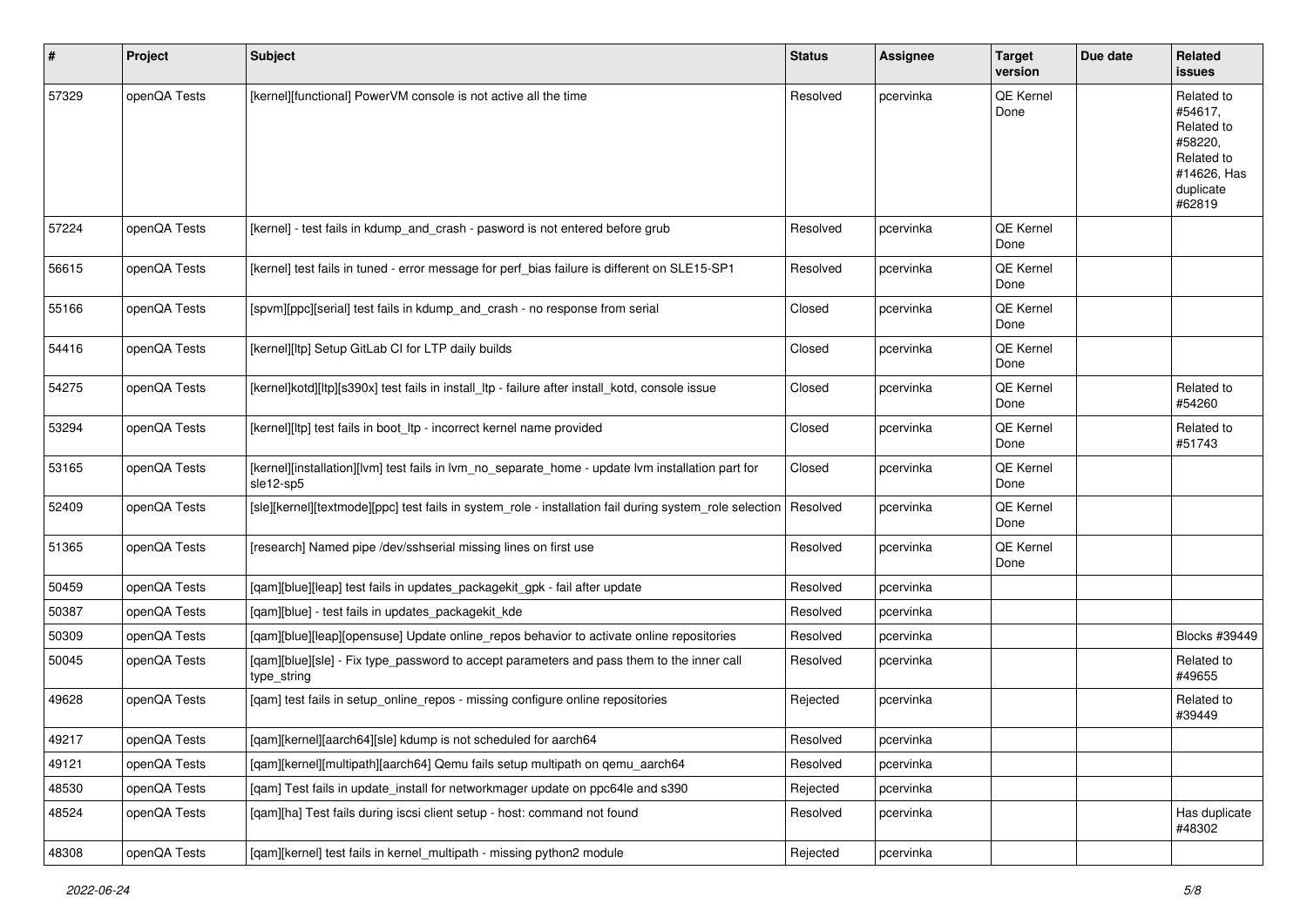| $\sharp$ | Project        | <b>Subject</b>                                                                              | <b>Status</b> | <b>Assignee</b> | <b>Target</b><br>version | Due date | Related<br>issues                             |
|----------|----------------|---------------------------------------------------------------------------------------------|---------------|-----------------|--------------------------|----------|-----------------------------------------------|
| 48155    | openQA Project | [qam][tools][kernel] Duplicate bootindex with multiple paths                                | Resolved      | pcervinka       |                          |          |                                               |
| 41396    | openQA Tests   | [qam] Revise updates_packagekit_kde                                                         | Rejected      | pcervinka       |                          |          | Related to<br>#41030,<br>Related to<br>#36138 |
| 41030    | openQA Tests   | [qam] test fails in updates_packagekit_kde - zypper update requires additional install step | Resolved      | pcervinka       |                          |          | Related to<br>#41396                          |
| 40547    | openQA Tests   | [qam][opensuse] test fails in updates_packagekit_kde - job timeout                          | Resolved      | pcervinka       | Done                     |          |                                               |
| 40181    | openQA Tests   | [network] test fails in before_test - wicked basic test fails on 15SP1                      | Resolved      | pcervinka       | Done                     |          |                                               |
| 39887    | openQA Tests   | [kernel] [sle] [network] test fails in before_test - network failure                        | Resolved      | pcervinka       | Done                     |          |                                               |
| 39536    | openQA Tests   | [qam] test fails in patch_and_reboot - add missing variables for qam test issues            | Resolved      | pcervinka       | Done                     |          |                                               |
| 38261    | openQA Tests   | [qam] test fails in keymap_or_locale - tested text not written in console                   | Rejected      | pcervinka       | Done                     |          |                                               |
| 38135    | openQA Tests   | [qam] [sle15] test fails in userspace_bind - qa_test_bind is not updated for SLE15          | Resolved      | pcervinka       | Done                     |          |                                               |
| 38015    | openQA Project | [qam] [sle15] Missing SLE5 iso                                                              | Rejected      | pcervinka       | Done                     |          |                                               |
| 37925    | openQA Tests   | [QAM] [SLE 15] Make SLE-HPC product installation compatible with QAM update flow            | Resolved      | pcervinka       | Done                     |          |                                               |
| 37438    | openQA Tests   | [qam] test fails in kernel_ltp_fs - issue in qa_testsuite                                   | Rejected      | pcervinka       |                          |          |                                               |
| 37093    | openQA Tests   | [qam] test fails in evolution_mail_imap - remove workaround for bsc#1049387                 | Resolved      | pcervinka       |                          |          |                                               |
| 33643    | openQA Tests   | [gam][ha] test fails in ha cluster init - scp failure                                       | Resolved      | pcervinka       |                          |          |                                               |
| 33469    | openQA Tests   | [qam] test fails in dstat - clean/update needles for dstat-fileoutput                       | Resolved      | pcervinka       |                          |          | Related to<br>#32719                          |
| 33451    | openQA Tests   | [qam] test fails in dstat - package not available on SP1                                    | Rejected      | pcervinka       |                          |          |                                               |
| 32896    | openQA Tests   | [sle] test fails in pdsh_slave                                                              | Rejected      | pcervinka       |                          |          |                                               |
| 32716    | openQA Tests   | [ga]test fails in shutdown                                                                  | Resolved      | pcervinka       |                          |          |                                               |
| 31810    | openQA Tests   | [qam] test fails in docker - disable docker tests on sle12-sp1                              | Resolved      | pcervinka       |                          |          |                                               |
| 31315    | openQA Tests   | [qam] test fails in wireshark - rm command is not fully typed after alt-f4                  | Resolved      | pcervinka       |                          |          |                                               |
| 31309    | openQA Tests   | [qam] test fails in libreoffice_mainmenu_components - needles should be updated             | Resolved      | pcervinka       |                          |          |                                               |
| 31180    | openQA Tests   | [qam] test fails in kernel_kexec - migration to systemctl broke the test                    | Resolved      | pcervinka       |                          |          |                                               |
| 30814    | openQA Tests   | [qam] test fails in yast2_ntpclient - log window is not closed                              | Resolved      | pcervinka       |                          |          |                                               |
| 30514    | openQA Tests   | [gam] test fails in java - increase timeout for installation                                | Closed        | pcervinka       |                          |          |                                               |
| 30127    | openQA Tests   | [qam] test fails in application_starts_on_login - dynamic space in needle                   | Resolved      | pcervinka       |                          |          |                                               |
| 30039    | openQA Tests   | [qam] test fails in zypper_lr_validate - use version_utils instead of utils                 | Resolved      | pcervinka       |                          |          |                                               |
| 28528    | openQA Tests   | [qam] test fails in groupwise - package is missing in ibs                                   | Resolved      | pcervinka       |                          |          |                                               |
| 27901    | openQA Tests   | [qam] test fails in evolution_smoke - imap aol not responding                               | Resolved      | pcervinka       |                          |          |                                               |
| 27618    | openQA Tests   | [qam] test fails in firefox_java - remote side changed appearance                           | Resolved      | pcervinka       |                          |          |                                               |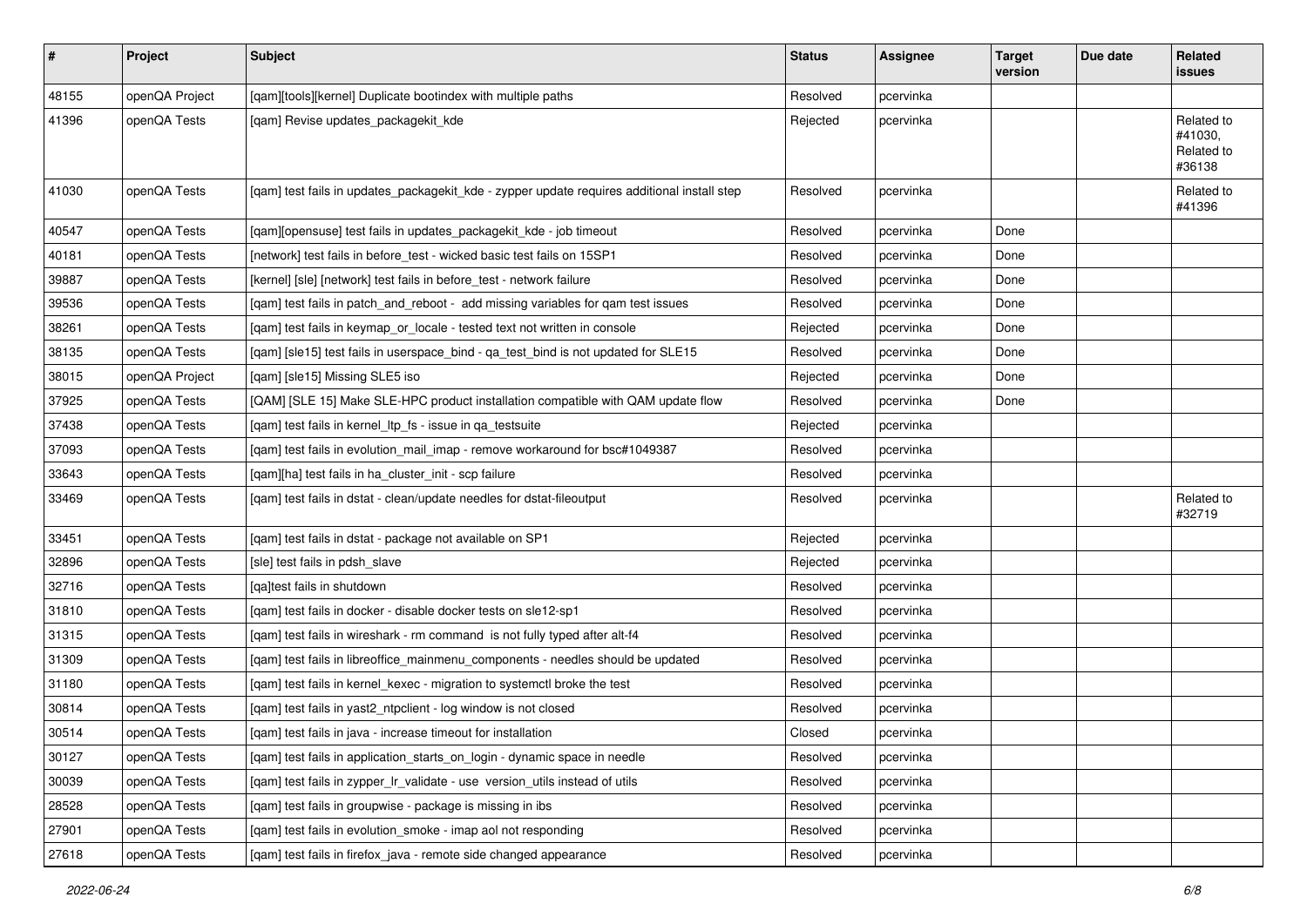| $\vert$ # | Project      | <b>Subject</b>                                                                            | <b>Status</b> | <b>Assignee</b> | <b>Target</b><br>version | Due date   | Related<br><b>issues</b>                                               |
|-----------|--------------|-------------------------------------------------------------------------------------------|---------------|-----------------|--------------------------|------------|------------------------------------------------------------------------|
| 27244     | openQA Tests | [qam] test fails in select_patterns_and_packages - ha pattern is unselected               | Resolved      | pcervinka       |                          |            |                                                                        |
| 27205     | openQA Tests | [qam] test fails in setup - failing needles in iscsi support server                       | Resolved      | pcervinka       |                          |            |                                                                        |
| 26830     | openQA Tests | [qam] test fails in sle2docker - sles docker image has new name                           | Rejected      | pcervinka       |                          |            |                                                                        |
| 25926     | openQA Tests | [qam] test fails in sle2docker                                                            | Resolved      | pcervinka       |                          |            |                                                                        |
| 21774     | openQA Tests | [qam] test fails in evolution_mail_imap - test hangs on querying authentication types     | Rejected      | pcervinka       |                          |            | Related to<br>#21814,<br>Related to<br>#29357,<br>Related to<br>#29360 |
| 21048     | openQA Tests | [qam] test fails in tracker_search_in_nautilus - keyboard press is not reaching target    | Resolved      | pcervinka       |                          |            | Related to<br>#5830                                                    |
| 20790     | openQA Tests | [qam] SLE12-SP3 test fails in 1__unknown_ - slenkins-tests-openvpn-control                | Rejected      | pcervinka       |                          |            | Related to<br>#20002                                                   |
| 20782     | openQA Tests | [qam] test fails in install_patterns - mariadb test tries to install devel packages       | Resolved      | pcervinka       |                          |            |                                                                        |
| 20716     | openQA Tests | [qam] test fails in zypper_info triggered on incidents -> needs adaption of pattern match | Resolved      | pcervinka       |                          |            |                                                                        |
| 20696     | openQA Tests | [qam] Make evolution_prepare_servers compatibile with openSUSE                            | Resolved      | pcervinka       |                          |            | Related to<br>#19320                                                   |
| 44696     | openQA Tests | [qam] test fails in sshd - user password is weak                                          | Resolved      | pdostal         |                          |            |                                                                        |
| 32434     | openQA Tests | [qam] - test fails in sle2docker - docker test suites don't clean images properly         | Resolved      | pgeorgiadis     |                          |            |                                                                        |
| 31657     | openQA Tests | [qam] test fails in runc - conflict between docker-runc and runc                          | Resolved      | pgeorgiadis     |                          |            |                                                                        |
| 46895     | openQA Tests | [qam] test fails in dracut - output not matched on 15SP1                                  | Resolved      | pstivanin       |                          | 2019-01-31 | Related to<br>#47417                                                   |
| 104613    | openQA Tests | Enable Itp known issues on o3                                                             | Resolved      | pvorel          | QE Kernel<br>Done        |            |                                                                        |
| 50243     | openQA Tests | [kernel] - test fails in trinity - test is not designed to be run on ooo                  | Resolved      | pvorel          | <b>QE Kernel</b><br>Done |            | Related to<br>#50525                                                   |
| 49307     | qe-yast      | Regression test yast nis-server                                                           | Rejected      | riafarov        |                          |            |                                                                        |
| 46487     | openQA Tests | [qam][functional][y] test fails in select_patterns_and_packages                           | Resolved      | riafarov        | Milestone 24             |            |                                                                        |
| 40418     | openQA Tests | [qam][functional][sle] test fails in select_patterns_and_packages                         | Resolved      | riafarov        |                          |            | Related to<br>#38870                                                   |
| 37979     | openQA Tests | [SLE] test fails in updates_packagekit_gpk - gpk-update-viewer doesn't start              | Resolved      | riafarov        |                          |            | Related to<br>#31954                                                   |
| 34288     | openQA Tests | [qam] test fails in zypper_info - zypper_info shouldn't be started                        | Resolved      | riafarov        |                          |            | Related to<br>#32038                                                   |
| 28015     | openQA Tests | [qam] test fails setup - aplay.pm syntax error                                            | Resolved      | riafarov        |                          |            |                                                                        |
| 20980     | openQA Tests | [qam] test fails in addon_products_sle                                                    | Resolved      | riafarov        |                          |            |                                                                        |